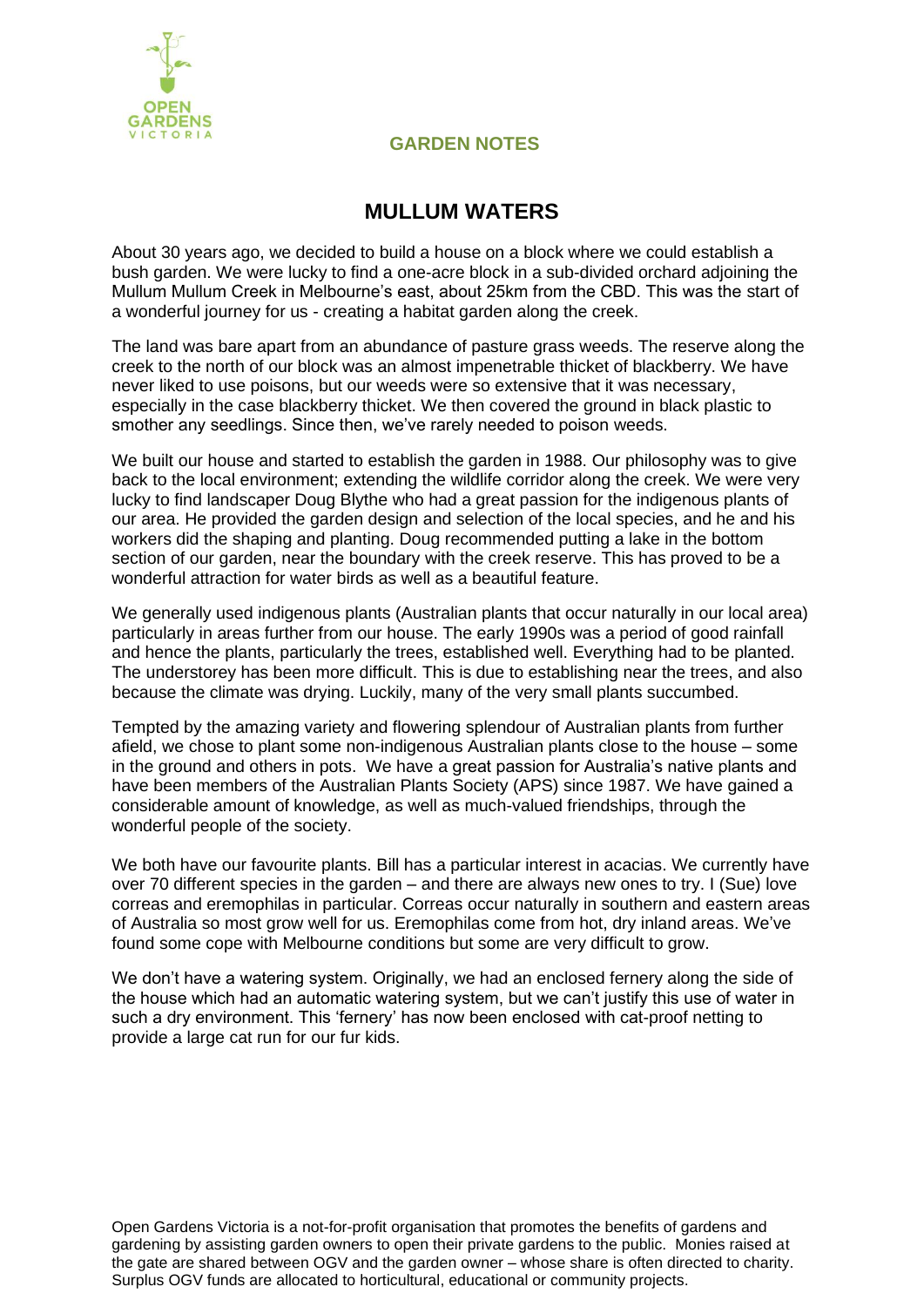

## **GARDEN NOTES**

Habitat gardening has become more popular recently – and we immediately recognised that is what we have been trying to do for so long! There is now a lot of information about the subject. AB Bishop's book *Habitat* is inspirational and has many practical tips. We have learnt that "mess is good" – we leave some areas covered in leaf litter and fallen logs. When a tree falls or dies, we often leave it in situ – these are often important habitat or birdperching sites. We have been rewarded by noticing more and more species of animals living in or moving through our garden. We have had an echidna, a kangaroo (that jumped the fence from the creek reserve), probably over 60 bird species, reptiles, frogs and a staggering array of insects.

In 2017 we had the brilliant designer, Phillip Johnson, convert our swimming pool. He created a wonderful landscape with a pond by the house that spills into a creek running down through the garden. This then becomes two waterfalls emptying into a superb billabong.

The system is fed by water diverted from downpipes.

We find our garden both relaxing and incredibly rewarding. We feel that we have achieved our aim of providing a habitat for local fauna. Gardens are living, evolving systems. There is always something new to observe and we continue to learn. Our garden provides us with intellectual satisfaction as well as physical and spiritual benefits.

The mud map shows the layout of the garden including paths (note that the bridge will be closed if birds are nesting on the lake). There are also plant and book sales at the bottom of the driveway.

*Thanks for coming and we hope that you enjoy your visit to Mullum Waters.*

Open Gardens Victoria is a not-for-profit organisation that promotes the benefits of gardens and gardening by assisting garden owners to open their private gardens to the public. Monies raised at the gate are shared between OGV and the garden owner – whose share is often directed to charity. Surplus OGV funds are allocated to horticultural, educational or community projects.